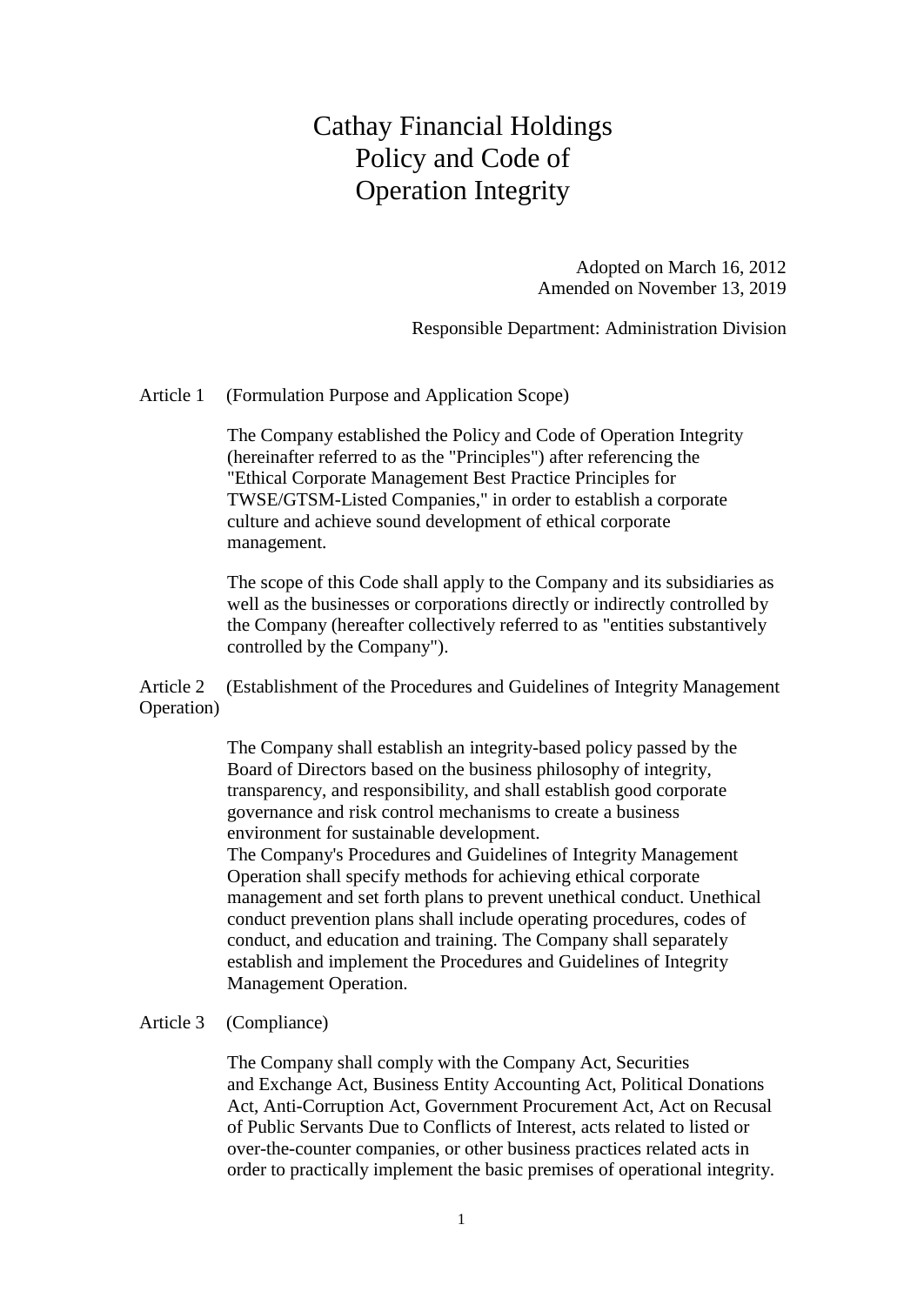## Article 4 (Prohibition of Unethical Conduct)

The Company's Directors, managers, employees, or entities substantively controlled by the Company shall not directly or indirectly offer, promise, request, or accept any improper benefits or conduct any other acts of bad faith that are regarded as a breach of trust, illegal, or breach of fiduciary duty in order to obtain or maintain benefits (hereafter "acts of bad faith").

The behaviors mentioned in the preceding paragraph shall apply to subjects such as public officials, political candidates, political parties or party crew members, and any public or private enterprises or institutions as well as their Directors (council members), supervisors (auditors), managers, employees, entities substantively controlled by them, or other interested parties.

Article 5 (State of Benefits)

Benefits mentioned in this Code shall mean any things of value, including money, gifts, commissions, jobs, services, preferential treatment, and rebates in any form or name. However, things considered as normal social customs that occur sporadically and pose no threat of affecting specific rights and obligations shall be exempt.

Article 6 (Commitment and Execution)

The Company shall require directors and senior managers to issue a statement of compliance with the ethical corporate management policy, and require employees to comply with the Procedures and Guidelines of Integrity Management Operation as part of the terms of employment. The Company shall clearly state its Procedures and Guidelines of Integrity Management Operation in its regulations and on the company website. The Board of Directors and managers shall actively implement the Procedures and Guidelines of Integrity Management Operation and implement the policy in internal management and external business activities.

Article 7 (Operational Integrity Business Events)

The Company shall conduct its business events in a fair and sincere manner.

The Company shall consider the legality and reputation of a company before conducting any business dealings with that company in order to avoid any transactions with a company that has records for acts of bad faith, and shall include the appropriate integrity provisions in all of the contracts signed with the other parties.

Article 8 (Prohibition of Offering and Accepting Bribes)

 The Company and the Company's Directors, managers, employees, and entities substantively controlled by the Company shall not directly or indirectly provide, promise, request, or accept illegitimate benefits in any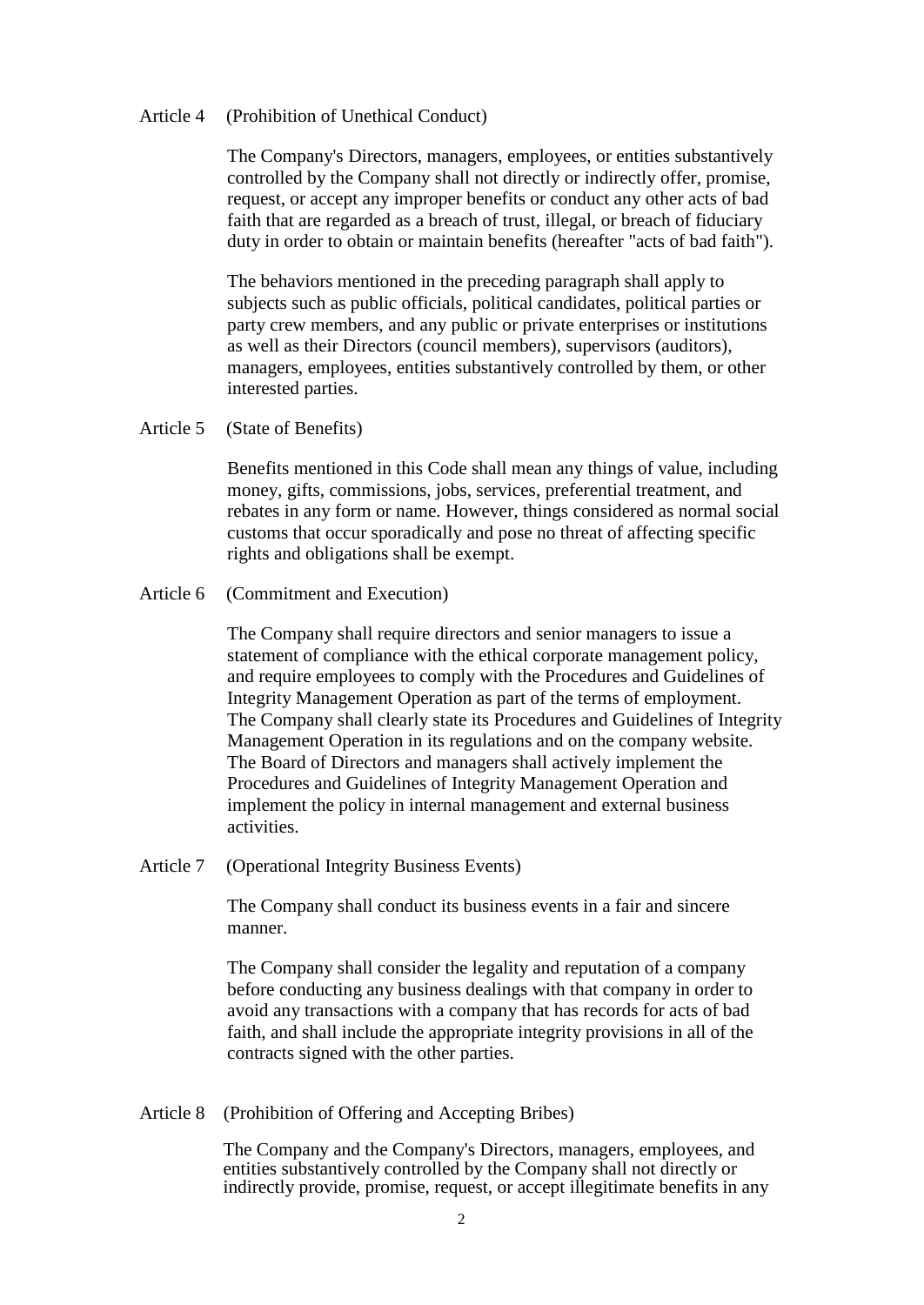form during business operations; which shall include rebates, commissions, facilitation payments, or provide or accept any illegitimate benefits from clients, agents, contractors, suppliers, public officials, or other interested persons through other channels. However, those in compliance with the law of the operating location shall be exempt.

Article 9 (Prohibition of Illegal Campaign Contributions)

Any direct or indirect contributions made by the Company and the Company's Directors, managers, employees, and entities substantively controlled by the Company to political parties, political organizations, or individuals shall comply with the Political Donations Act and the Company's internal operating procedures. Contributions shall not be used as a guise to reap commercial benefits or trade advantages.

Article 10 (Prohibition of Improper Charitable Donations or Sponsorships)

Any charitable donations or sponsorships made by the Company and the Company's Directors, managers, employees, and entities substantively controlled by the Company shall comply with the relevant laws and the relevant provisions provided by the internal operating procedures. They shall not be used as a disguise for bribes.

Article 11 (Prohibition of Unreasonable Gifts, Hospitality, or other Improper Benefits)

> The Company and the Company's Directors, managers, employees, and entities substantively controlled by the Company shall not directly or indirectly provide or accept any unreasonable gifts, hospitalities, or other improper benefits for the purpose of establishing a business relationship or influencing business transactions.

Article 12 (Recusal of Directors or Managers)

The Directors of the Company shall uphold a high level of self-discipline. If any Director is an interested party with respect to any Board's agenda item, the Director shall state the critical contents related to such personal interests at the Board of Directors' meeting, and shall provide opinions as well as questions and answers for matters that may cause harm to the Company's interests, and further, the Director shall be recused from the discussion or vote and shall not represent other Directors to exercise the right to vote. The Directors shall be self-disciplined and shall not offer improper mutual support.

The Company's Directors or managers shall not use their positions to obtain improper benefits for themselves or their spouses, parents, children, or any other parties.

Article 13 (Prohibition of Trade Secret Disclosure)

Personnel at the Company shall comply with the various confidentiality provisions provided by the Company, shall not divulge trade secrets to other parties, and shall not inquire or collect trade secrets unrelated to their job.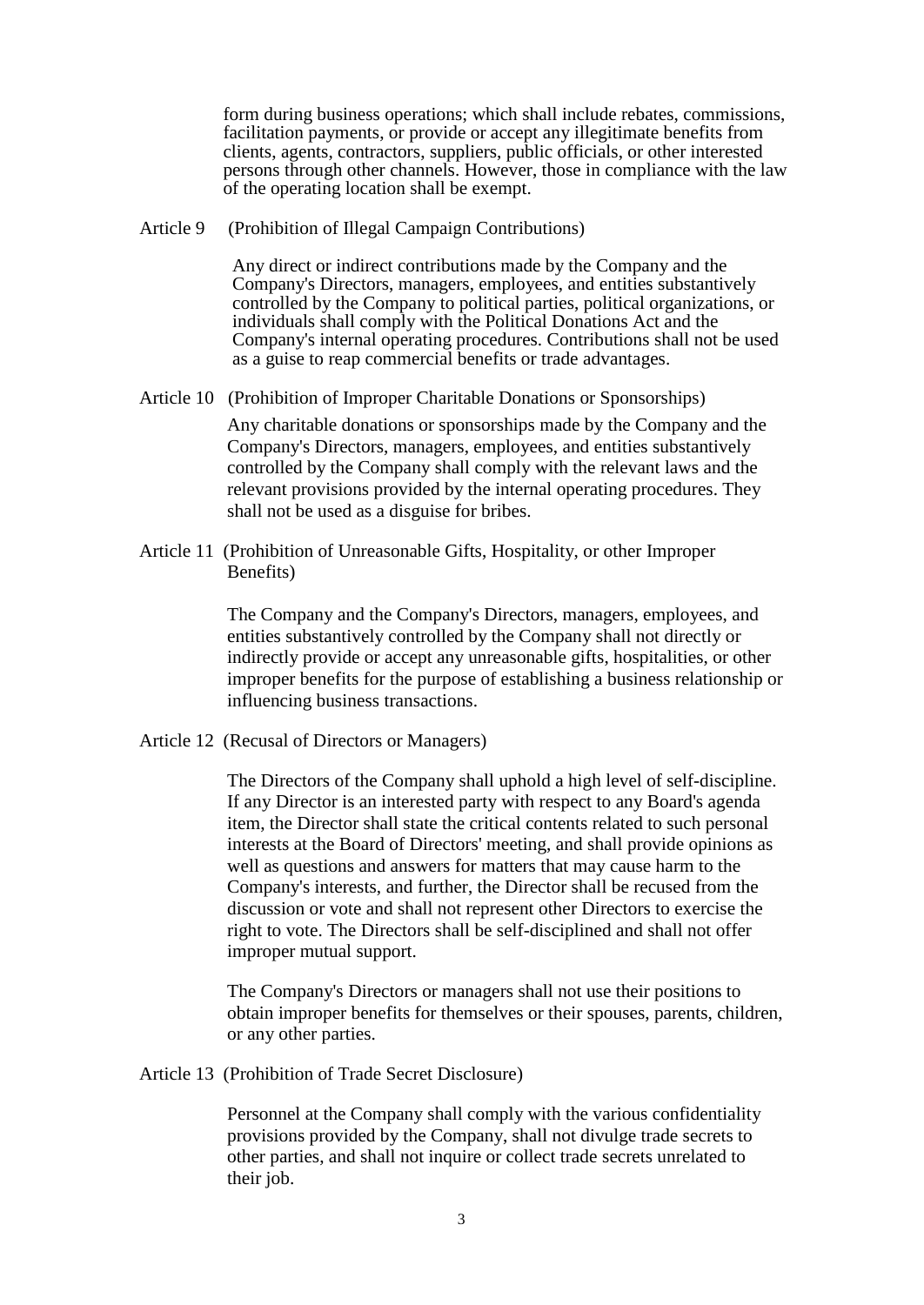## Article 14 (Prohibition of Insider Trading)

The Company should comply with the provisions provided by the Securities Exchange Act and shall not use undisclosed information to engage in insider trading or disclose such information to other parties in order to prevent these parties from using the undisclosed information to engage in insider trading.

Article 15 (Organization and Responsibility)

The Company's Board of Directors shall perform the duty of care as good administrators to supervise the Company and to prevent acts of bad faith in order to ensure the execution of the operational integrity policies.

To improve the integrity of the Company's operations, the audit unit of the Company shall incorporate provisions provided by this Code into its scope of audit and regularly report the results of implementation of remedies for any deficiency to the Board of Directors.

Article 16 (Prosecution and Punishment)

Should a Director, manager, or employee of the Company discover violations of operational integrity, said person shall immediately report the discovery to the Board of Directors, Audit Committee or the audit unit. The Company shall keep the identity of the whistle-blower and the content of the report confidential.

The audit unit shall thoroughly verify and understand the case report mentioned in the preceding paragraph. If the case is proven to be true, the audit unit shall notify the Administration Management Department to handle the matter pursuant to the relevant disciplinary measure provided by the Company and shall immediately disclose information such as the violator's job title, name, date of violation, content of violation, and the handling progress at the Company's internal website.

Article 17 (Information Disclosure)

The Company shall disclose its operational integrity implementation conditions in its annual report in accordance with the "Financial Holding Company Annual Reports Documentation Guidelines," and shall post the annual report in the Company's website.

Article 18 (Review and Revision of the Policy and Code of Operation Integrity)

 The Company shall encourage its employees to propose suggestions that can facilitate the Company's operational integrity practices, and use these suggestions as a basis for the Company to review and improve the efficiency of its operational integrity practices.

Article 19 (Formulate, amend, or repeal)

The adoption, amendment or cancellation of this Code shall be approved by the Board of Directors.